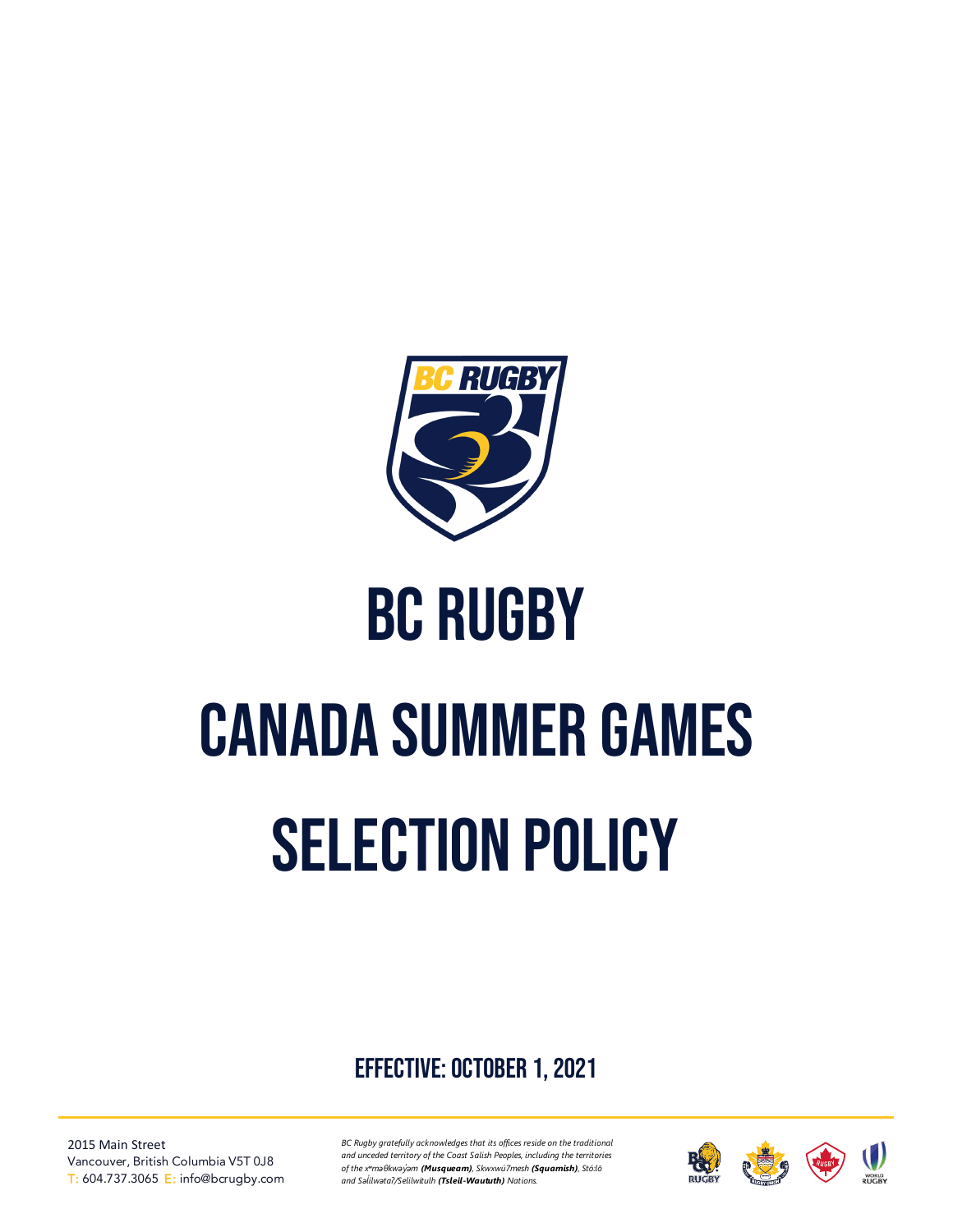

# **Contents**

- 1. [Policy Objective](#page-2-0)
- 2. [Policy Statement](#page-2-1)
- 3. [Selection Procedure](#page-2-2)
- 4. [Selection Criteria](#page-4-0)
- 5. [Appeal Process](#page-5-0)
- 6. [Athlete Commitment](#page-6-0)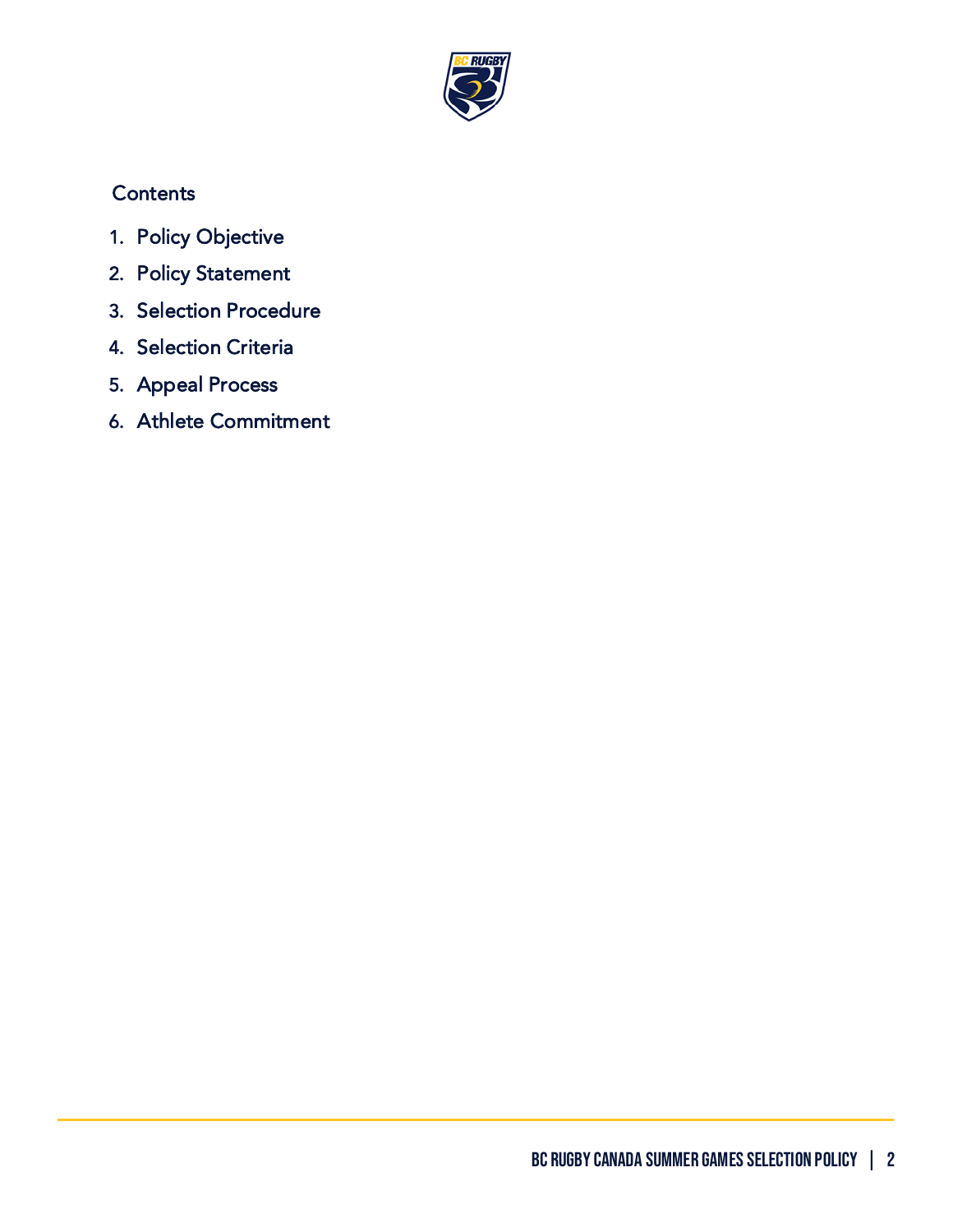

### <span id="page-2-0"></span>1. Policy Objective

1.1 The purpose of this policy is to outline the criteria and procedures that BC Rugby will adhere to and undertake to select the U18 Female Sevens Rugby Team to represent British Columbia at the Niagara 2022 Canada Summer Games.

#### <span id="page-2-1"></span>2. Policy Statement

- 2.1 It is the policy of BC Rugby to:
	- (a) Provide transparency to the selection criteria and procedure that the Head Coach will undertake to select the BC Provincial Sevens Rugby Teams;
	- (b) Provide ample opportunity for all aspiring athletes to be observed by the respective Head Coach, BC Rugby's Technical Director or regional coaches/talent identifiers utilized by the Head Coach;
	- (c) Provide constructive feedback to all aspiring athletes and, when possible and appropriate, communicate that feedback to the athletes' coach and parent/guardian;
	- (d) Appoint Provincial Seven Rugby Team Head Coach/es that have met minimum qualification requirements as outlined in BC Rugby's Recruitment Policy and have the skills and experience to oversee a fair and thorough selection procedure, adhering to this Policy.

## <span id="page-2-2"></span>3. Selection Procedure

- 3.1 The Provincial Sevens Rugby Team Selection Procedure is a two-step process. First, aspiring athletes must be observed by the Technical Director or the relevant Head Coach through one of three opportunities:
	- (a) BC Rugby U18 7s Identification Sessions (ID): Identification Sessions are the primary entry point for athletes wanting to represent BC in a Provincial Sevens Rugby Team and are open to any athlete who wishes to be considered for selection.
		- i. It is strongly recommended that athletes attend at least one Identification Session to ensure the relevant Head Coach has observed the athlete;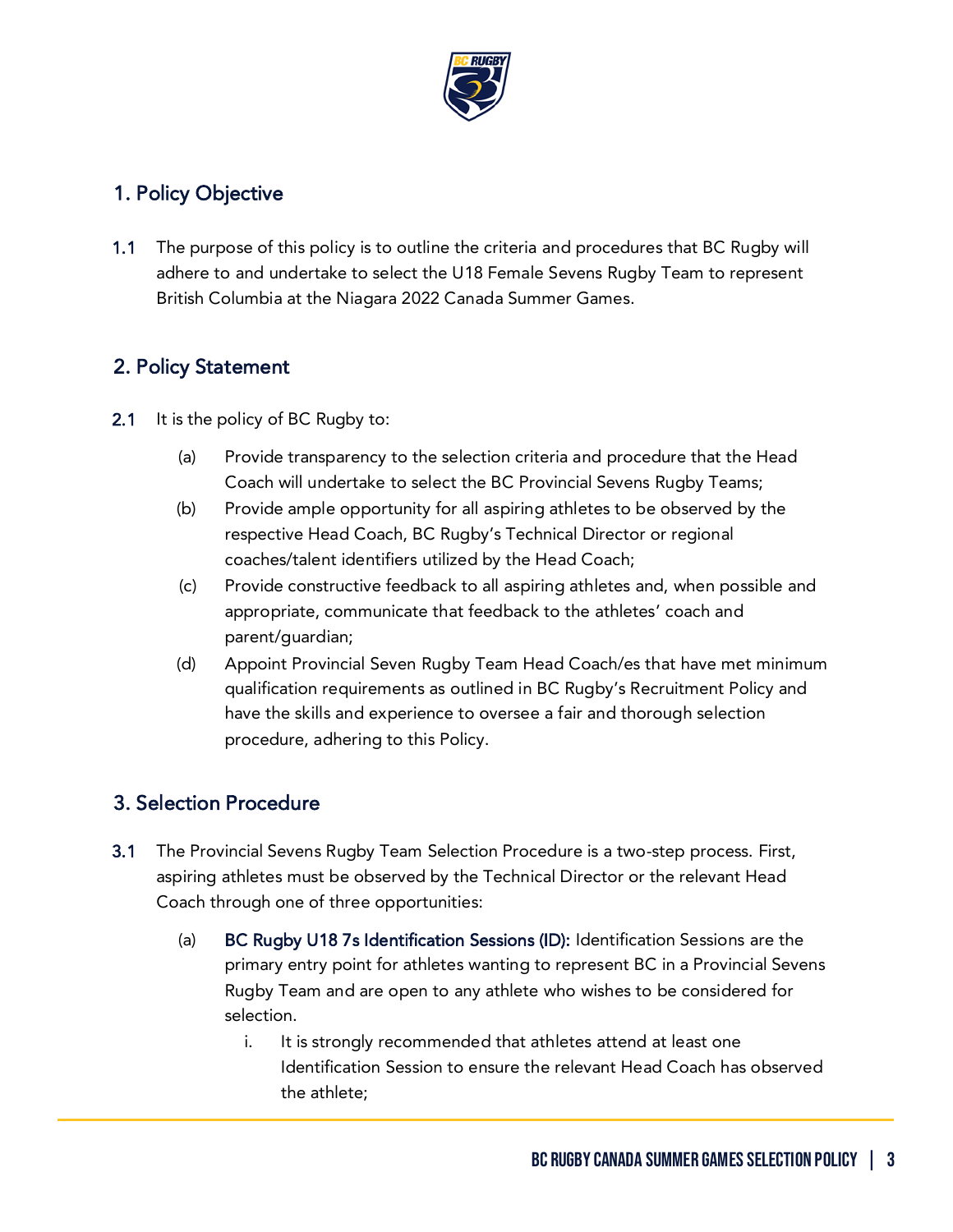

- ii. Identification Sessions will be advertised on bcrugby.com and promoted through BC Rugby communication channels;
- iii. If a player is unable to attend the session nearest them they can attend a session in another area. Athletes are encouraged to attend more than one Identification Session;
- iv. If an athlete cannot attend any of the Identification Sessions due to injury, illness or legitimate reasons they must contact the Head Coach. Inclusion towards further Selection will be reviewed on a case-by-case basis;
- v. In the case of an athlete being unable to attend any Identification Sessions, the relevant Head Coach will consult with the Technical Director to review the athlete's selection into the Selection Camp on a case-by-case basis.
- (b) Competitive XV or Sevens Rugby Fixtures: Athletes participating in BC Rugby fall and spring youth leagues, BC High School competition, Provincial Regional Championships and or the BC Summer Games may be observed by the Technical Director or the Head Coach.
	- i. Athletes identified by this means may be invited to the next ID Session, Selection Camp or into the competition team. ID Sessions still remain the primary pathway into the BCEY 7's.
	- ii. Athletes who are identified during competitive XV or Sevens fixtures will be invited by email to attend a selection camp.
- (c) Expression of Interest and Video Submission: Athletes who are unable to attend an Identification Session or who are not identified during competitive XVs or Sevens fixtures are still eligible to represent the Provincial Sevens Rugby Team through the following process;
	- i. Athletes must provide a written expression of interest by email to the Technical Director and Head Coach no later than the date of the last Identification Session (see Calendar in the Appendices);
	- ii. The letter must include the aspiring athlete's birth year, current club and/or school program, current coach, details of any past representative teams and a URL link or attached video file of the aspiring athlete playing a XV or Sevens fixture dated within that last six months with enough information to identify the aspiring athlete in the footage provided.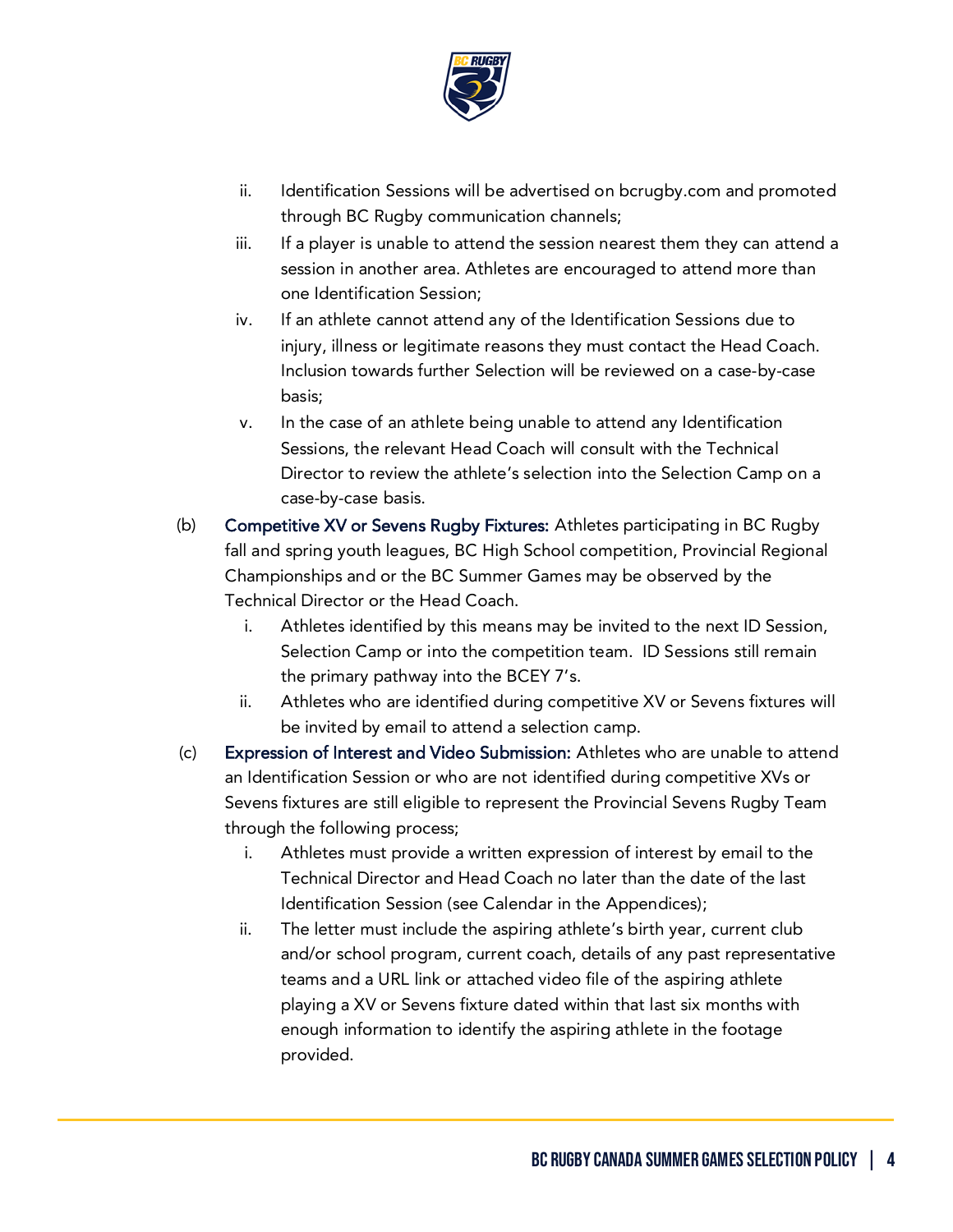

- 3.2 The second and final step is to invite short-listed athletes that have been identified at either an Identification Session, during competitive fixtures or who have made an expression of interest will be invited to participate in a Selection Camp.
	- (a) If an invited athlete cannot attend a Selection Camp due to injury or illness, the athlete or the athlete's parent/guardian must notify the Technical Director along with the Head Coach the nature of the injury or illness and the expected recovery time.
	- (b) In the case of an invited athlete being unable to attend any Selection Camps, the Head Coach will consult with the Technical Director to review the athlete's potential selection.
- 3.3 At the conclusion of the final Selection Camp, the Head Coach will nominate a Team of 10 players and 4 non-travelling reserves to the Technical Director for approval. BC Rugby will notify all Selection Camp invited athletes of their selection within 72 hours of the final Selection Camp.

#### <span id="page-4-0"></span>4. Selection Criteria

- 4.1 The Head Coach, supported by BC Rugby's Technical Director will make the Provincial U18 Girls Team selection based on the listed criteria, which will also be a consideration for the nomination of the selection camp squads.
	- (a) Player Eligibility: To be eligible for selection, an aspiring athlete must meet the following pre-requisites:
		- i. Be a resident of British Columbia; and
		- ii. Be a member of BC Rugby in good standing; and
		- iii. Be without any outstanding disciplinary sanctions; and
		- iv. Participated in a BC Rugby Identification Session, identified during competitive fixtures (XV or 7's) or Completed an expression of interest ( with video submission); and
		- v. Under 18 as of December 31st, 2021 (year of birth 2004 or later).
	- (b) Player Performance: Players will be evaluated on their in-play performance and their performance of set drills, speed, skill and strength tests.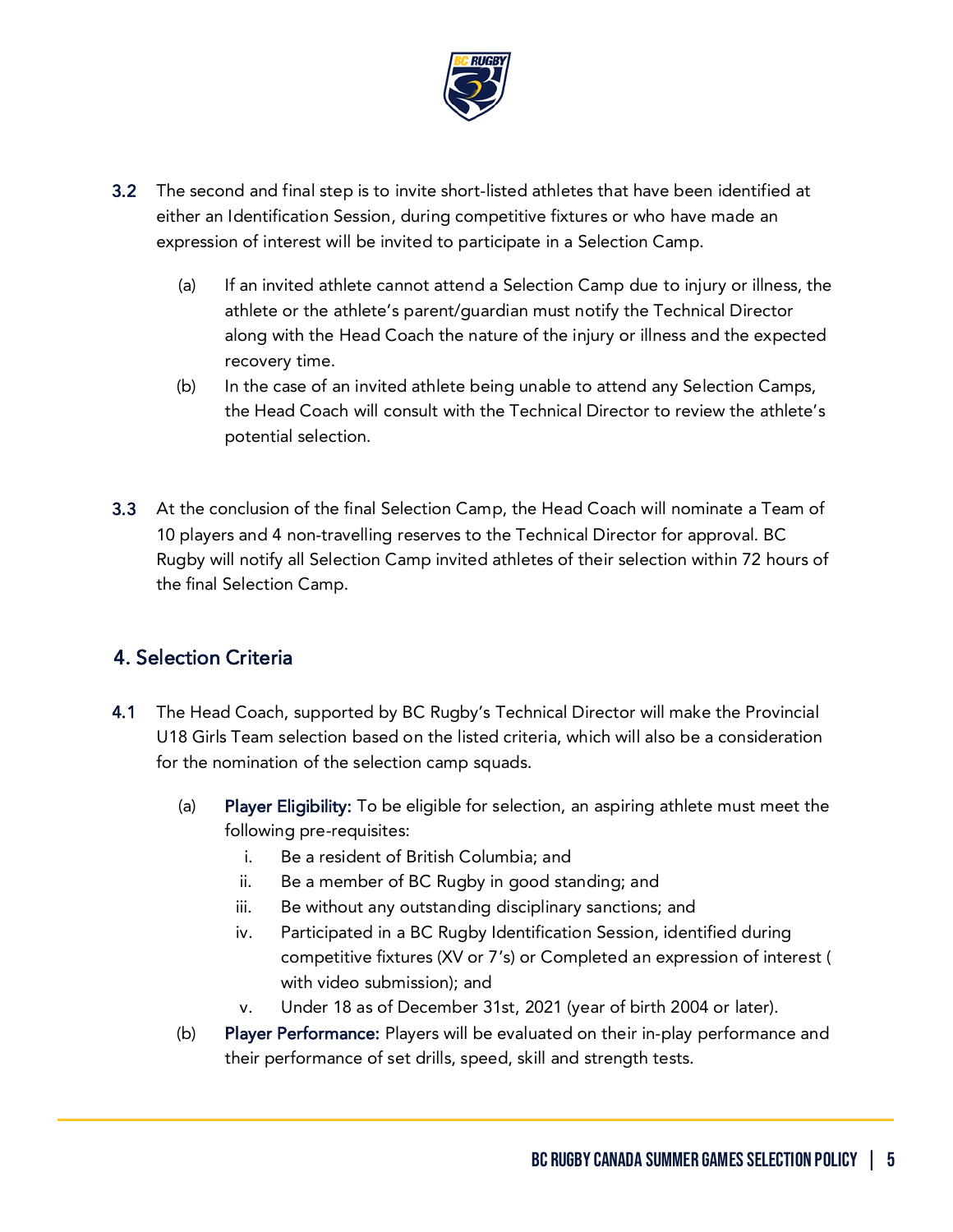

- (c) Player Work Ethic: Players will be evaluated on their commitment, enthusiasm and application to training, competition and recovery.
- (d) Player Attitude: Players will be evaluated on their positive, respectful and grateful attitude towards the game, officials, coaches, support staff and teammates.
- (e) Team Cohesion: Players will be evaluated on their ability to cooperate and collaborate with fellow players, and their contribution to a positive, respectful and inclusive team environment.
- 4.2 All players must be able to show proof of compliance with the 2022 Canada Games Vaccination Policy.

#### <span id="page-5-0"></span>5. Appeal Process

- 5.1 A player may appeal their non-inclusion to the Selection Camp or their non-inclusion to the Provincial 7's Team under the following terms:
	- (a) Appeal Timing: Athletes wishing to appeal a decision have 72 hours from the time at which they received written notice of the selection decision to submit a written appeal to BC Rugby via email.
	- (b) Grounds of Appeal: Sufficient grounds for appeal include providing evidence of one of the following occurrences:
		- i. Selection procedure was not followed by the decision-maker;
		- ii. A selection decision was influenced by bias (where bias is defined as a lack of neutrality to such an extent that the decision-maker is unable to consider other views);
		- iii. Relevant information was not considered (e.g. injury or illness) or irrelevant information was considered by the decision-maker;
		- iv. A decision that was grossly unreasonable was made.
	- (c) Making an Appeal: BC Rugby must receive a written appeal via email that details the following information:
		- i. Date the appellant was advised of the decision being appealed;
		- ii. Grounds for the appeal;
		- iii. Detailed reasons for the appeal;
		- iv. All evidence that supports these grounds;
		- v. Requested remedy or remedies.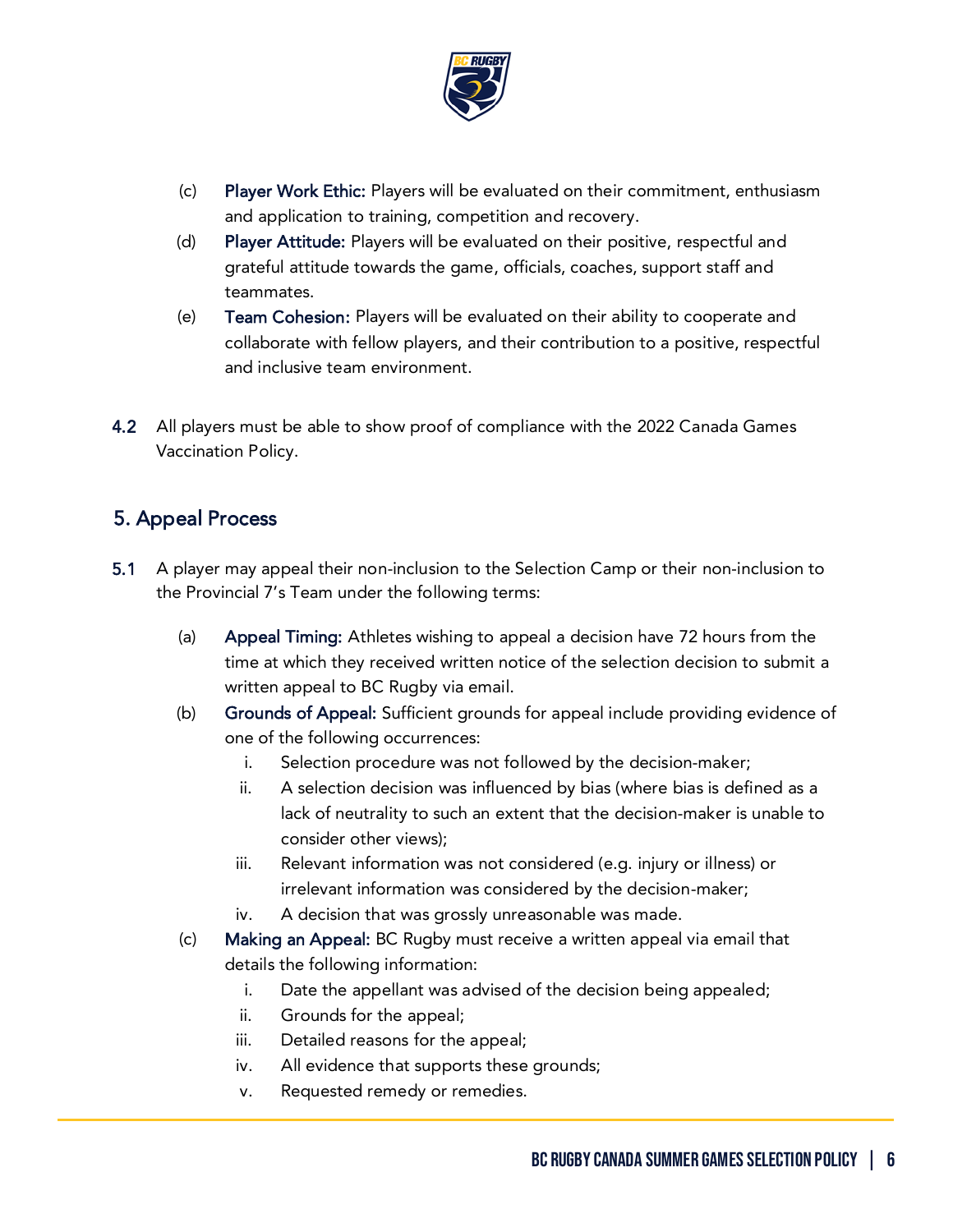

(d) Judgment of the Appeal: The BC Rugby CEO, in consultation with the Technical Director, will make the final decision on any appeals within 72 hours of receiving it and will immediately communicate that decision via email to all parties involved.

#### <span id="page-6-0"></span>6. Athlete Commitment

- 6.1 It is BC Rugby's expectation of each athlete selected to a Provincial 7s Team to make the following commitments:
	- 1. Always adhere to BC Rugby's Code of Conduct, as well as any other Policies that apply.
	- 2. Attendance at all relevant 7's Team training sessions.
	- 3. Attendance at participation in any trial games organized by Head Coach.
	- 4. Adhere to the physical training program provided to them.
	- 5. To immediately inform the Head Coach of all injuries or illnesses.
- 6.2 The following are the list of I.D Sessions, Competitions and preparation camps.

#### Talent ID Sessions:

| February 12th | University of Victoria         |
|---------------|--------------------------------|
| February 19th | University of British Columbia |
| June          | <b>TBA</b>                     |

#### Competitions:

| February 26th | Top 30 Regional 7s University of British Columbia |
|---------------|---------------------------------------------------|
| April-May     | <b>BCHS 7s Regional &amp; Provincial tourneys</b> |
| July 1-3rd    | <b>Provincial Regional Championships</b>          |
| July 21-24th  | <b>BC Summer Games Prince George</b>              |

#### Preparation Camps:

| July 15-17th | University of British Columbia |
|--------------|--------------------------------|
| August 1-5th | University of British Columbia |